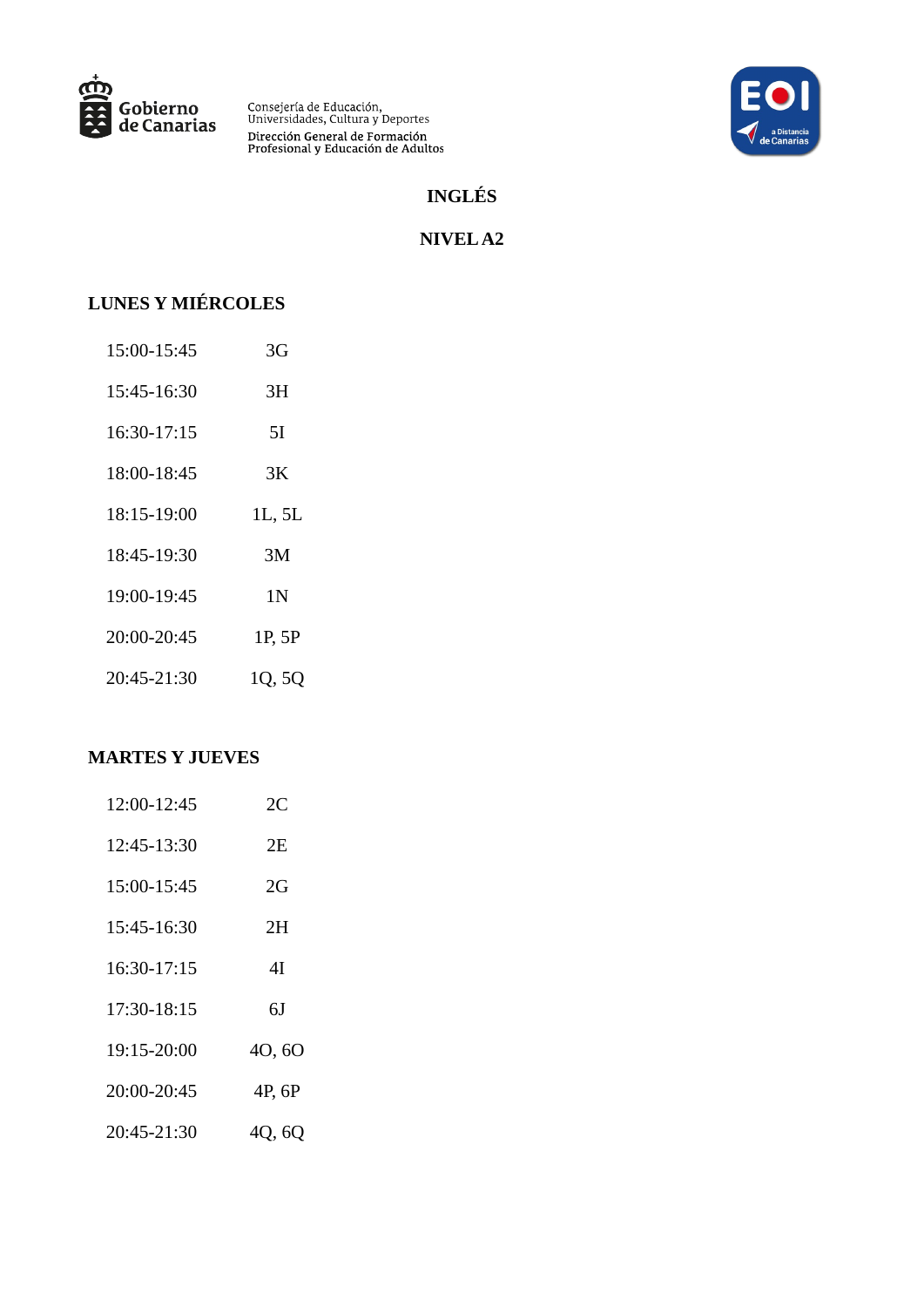



#### **NIVEL B1**

# **LUNES Y MIÉRCOLES**

| 15:00-15:45 | 3G             |
|-------------|----------------|
| 15:45-16:30 | 3H             |
| 16:30-17:15 | 5I             |
| 18:00-18:45 | 3K             |
| 18:15-19:00 | 1L, 5L         |
| 18:45-19:30 | 3M             |
| 19:00-19:45 | 1 <sub>N</sub> |
| 20:00-20:45 | 1P, 5P         |
| 20:45-21:30 | 1Q, 5Q         |

| 12:00-12:45 | 2C     |
|-------------|--------|
| 12:45-13:30 | 2Е     |
| 15:00-15:45 | 2G     |
| 15:45-16:30 | 2Η     |
| 16:30-17:15 | 41     |
| 17:30-18:15 | 6J     |
| 19:15-20:00 | 40,60  |
| 20:00-20:45 | 4P, 6P |
| 20:45-21:30 | 4Q, 6Q |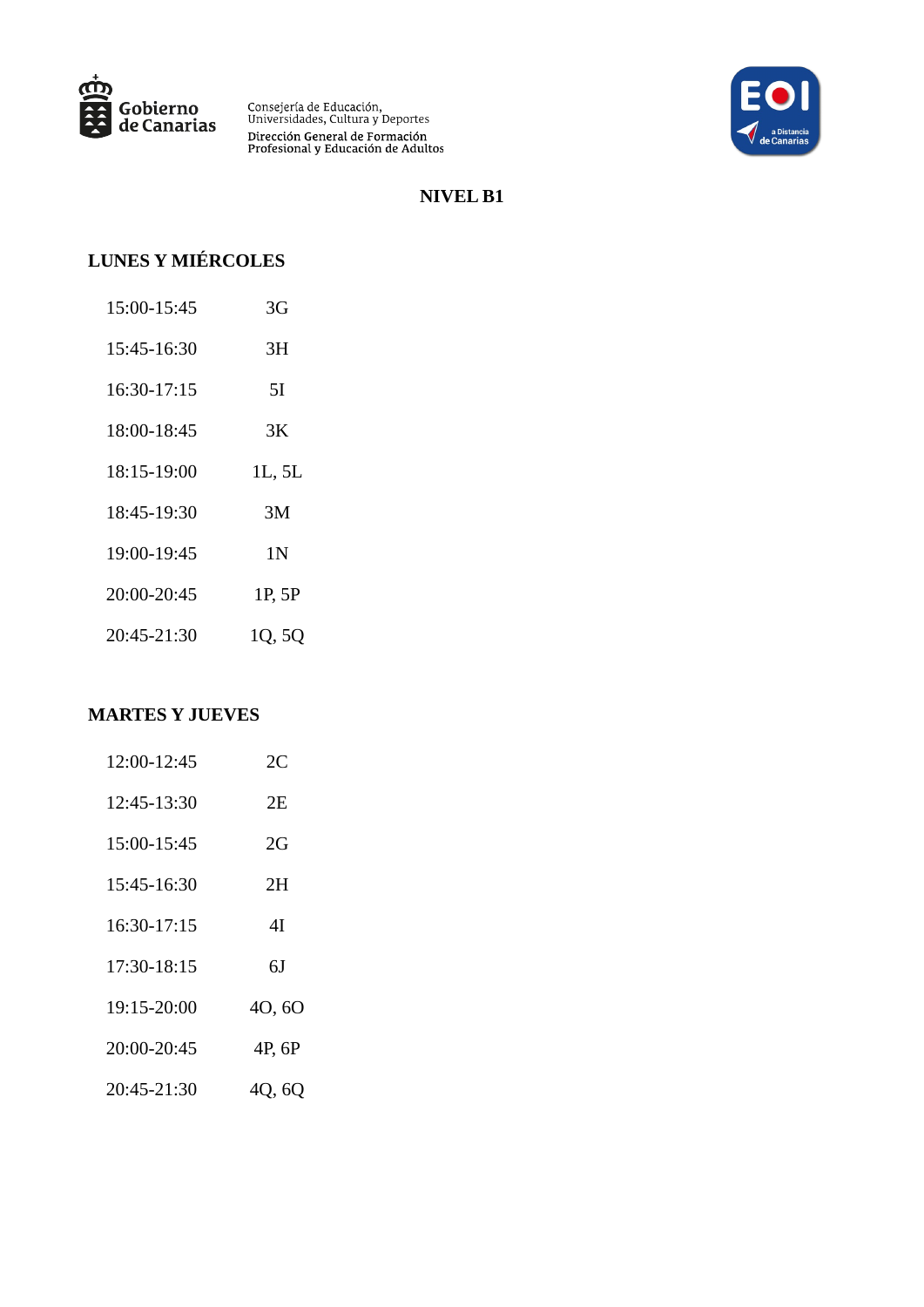



### **NIVEL B2**

# **LUNES Y MIÉRCOLES**

| 15:00-15:45 | 5G, 7G          |
|-------------|-----------------|
| 15:45-16:30 | 5H, 7H          |
| 16:30-17:15 | 9I, 11I         |
| 17:30-18:15 | 3J, 9J          |
| 18:00-18:45 | 5K, 7K          |
| 18:15-19:00 | 1L, 11L         |
| 18:45-19:30 | 5M, 7M          |
| 19:00-19:45 | 1N, 3N, 9N, 11N |
| 20:00-20:45 | 1P, 3P, 9P, 11P |
| 20:45-21:30 | 1Q, 3Q, 9Q, 11Q |
|             |                 |

| 10:30-11:15 | 4A               |
|-------------|------------------|
| 11:15-12:00 | 4B               |
| 12:00-12:45 | 2C               |
| 12:15-13:00 | 4D               |
| 12:45-13:30 | 2E               |
| 13:00-13:45 | 4F               |
| 15:00-15:45 | 2G               |
| 15:45-16:30 | 2H               |
| 16:30-17:15 | 6I, 8I           |
| 17:30-18:15 | 10J, 12J         |
| 19:15-20:00 | 60, 80, 120      |
| 20:00-20:45 | 6P, 8P, 10P      |
| 20:45-21:30 | 6Q, 8Q, 10Q, 12Q |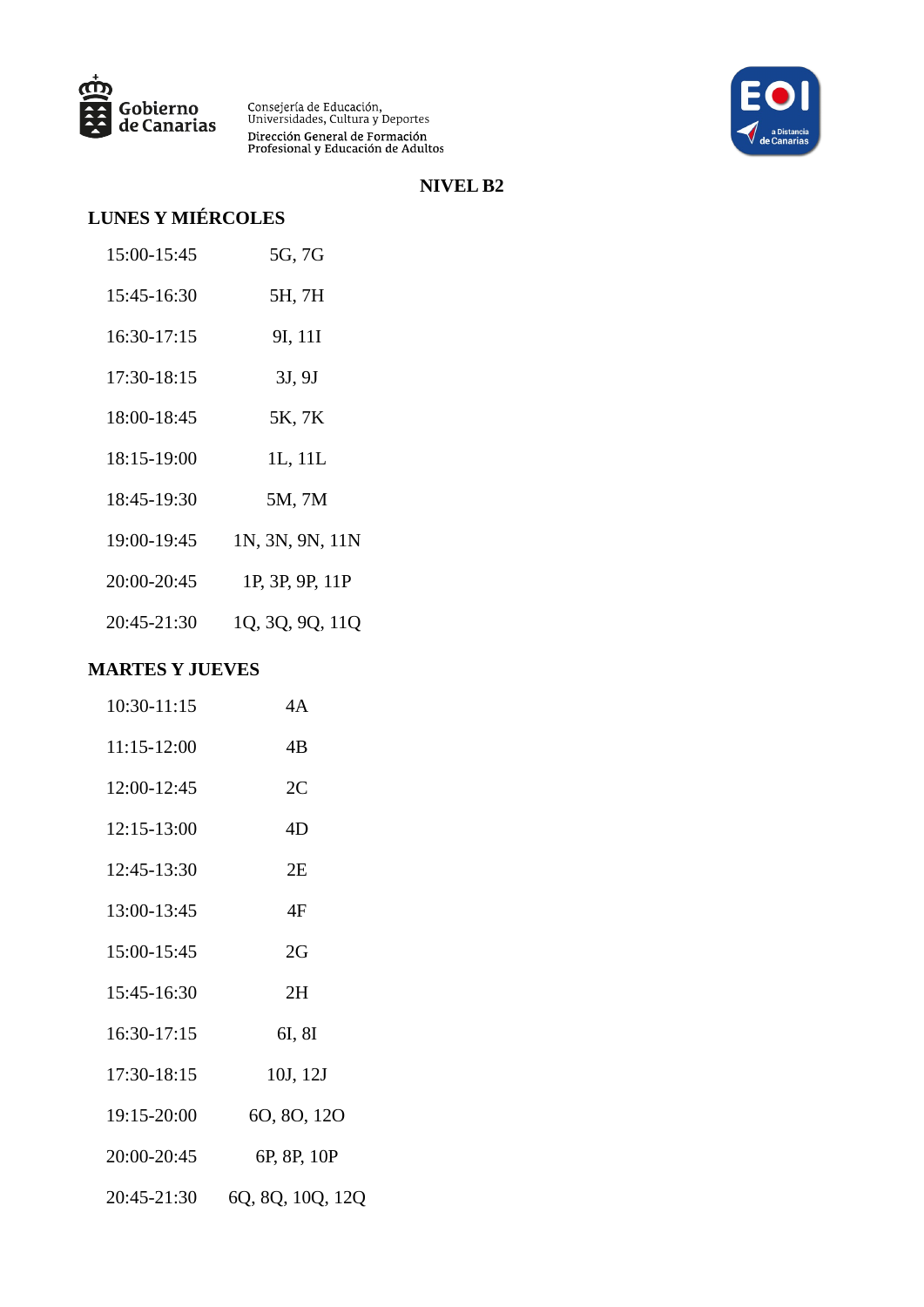



### **NIVEL C1**

# **LUNES Y MIÉRCOLES**

| 15:00-15:45 | 5G             |
|-------------|----------------|
| 15:45-16:30 | 5Н             |
| 16:30-17:15 | 7I, 9I         |
| 17:30-18:15 | 3J             |
| 18:00-18:45 | 5K             |
| 18:15-19:00 | 1L, 7L, 9L     |
| 18:45-19:30 | 5М             |
| 19:00-19:45 | 1N, 3N, 9N     |
| 20:00-20:45 | 1P, 3P, 7P, 9P |
| 20:45-21:30 | 1Q, 3Q, 7Q, 9Q |

| 10:30-11:15         | 4A                      |
|---------------------|-------------------------|
| 11:15-12:00         | 4B                      |
| 12:00-12:45         | 2C                      |
| 12:15-13:00         | 4D                      |
| 12:45-13:30         | 2E                      |
| 13:00-13:45         | 4F                      |
| 15:00-15:45         | 2G                      |
| 15:45-16:30         | 2H                      |
| 16:30-17:15         | 6I                      |
| 17:30-18:15 8J, 10J |                         |
| 19:15-20:00         | 60,80                   |
|                     | 20:00-20:45 6P, 8P, 10P |
| 20:45-21:30         | 6Q, 8Q, 10Q             |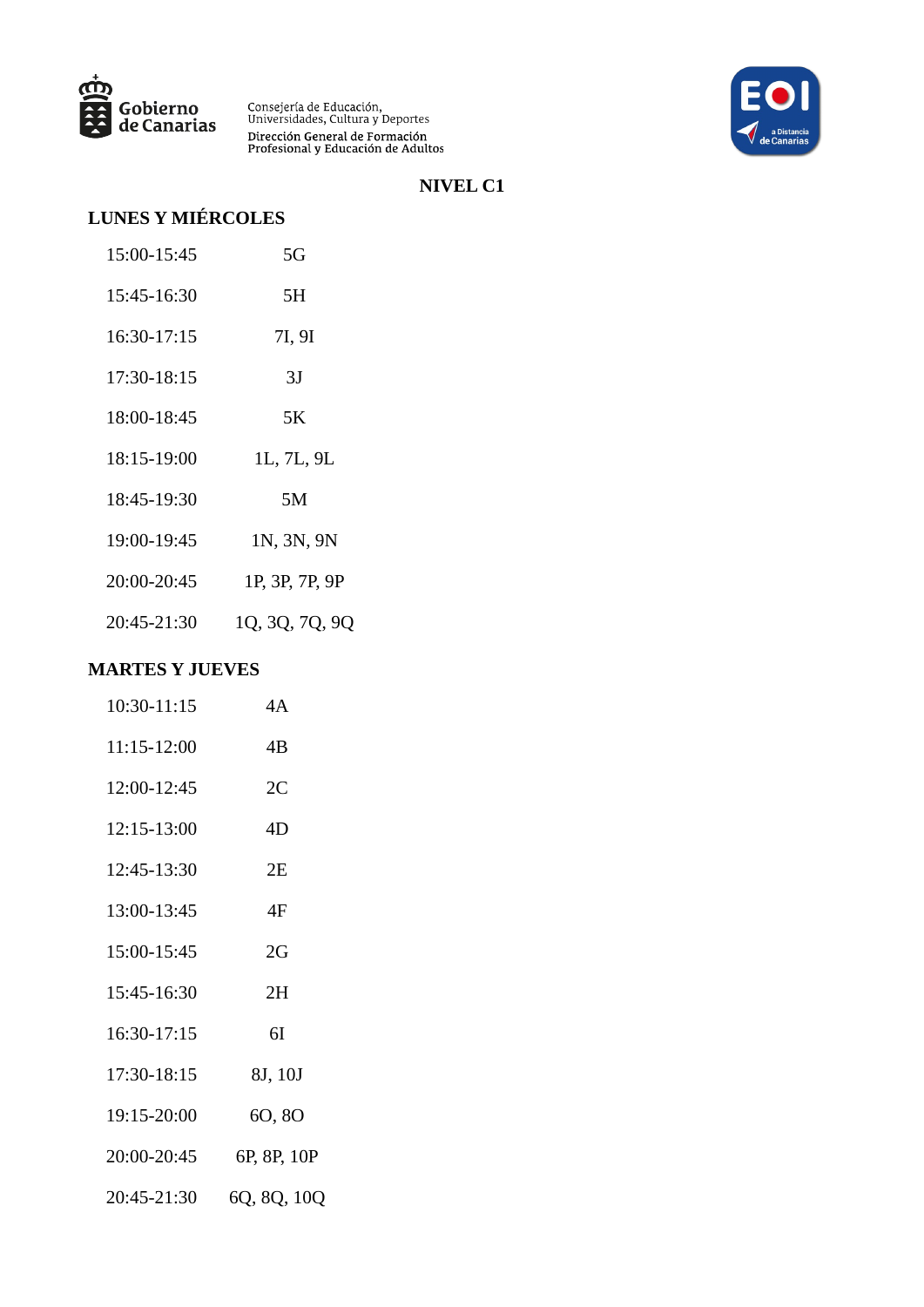



### **NIVEL C2**

# **LUNES Y MIÉRCOLES**

| 15:00-15:45 | 3G     |
|-------------|--------|
| 15:45-16:30 | ЗH     |
| 16:30-17:15 | 1I, 3I |
| 17:30-18:15 | 4J     |
| 18:15-19:00 | 3L, 4L |
| 19:00-19:45 | 1N, 3N |
| 20:00-20:45 | 1P, 4P |
| 20:45-21:30 | 1Q, 4Q |

| 12:00-12:45 | 2C     |
|-------------|--------|
| 12:45-13:30 | 2F.    |
| 15:00-15:45 | 2G     |
| 15:45-16:30 | 2H     |
| 17:30-18:15 | 5J, 6J |
| 19:15-20:00 | 50, 60 |
| 20:00-20:45 | 5P, 6P |
| 20:45-21:30 | 5Q, 6Q |